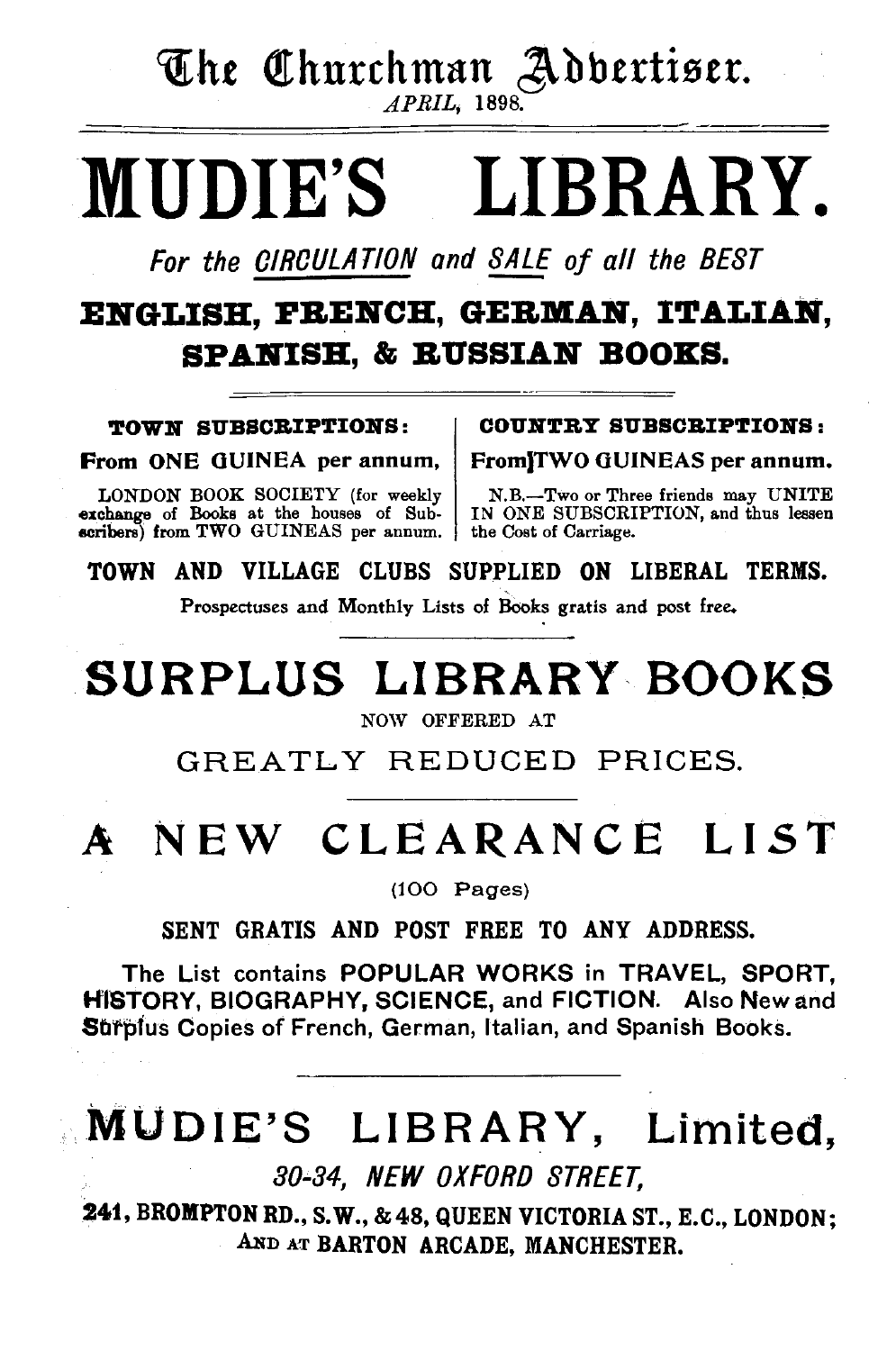### VORKS. N E W

DR. JOHN WATSON.

Foolscap 8vo., cloth. Price 2s. 6d.

COMPANIONS OF THE SORROWFUL WAY.

By the REV. JOHN WATSON, D.D. (Ian Maclaren).

REV. J. H. JOWETT.

Cloth elegant. Price 1s. 6d.

## FROM STRENGTH TO STRENGTH.

By the REV. J. H. JOWETT, M.A., of Carr's Lane Chapel, Birmingham.

### DR. HANDLEY C. G. MOULE.

Crown 8vo., cloth. Price 5s.

### COLOSSIAN STUDIES.

Lessons in Faith and Holiness from St. Paul's Epistles to the Colossians and Philemon By REV. HANDLEY C. G. MOULE, D.D., Principal of Ridley Hall, Cambridge.

### DR. J. H. W. STUCKENBERG.

Crown 8vo., cloth. Price 9s.

### INTRODUCTION TO THE STUDY OF SOCIOLOGY.

By J. H. W. STUCKENBERG, D.D., Member of the Philosophical Society of Berlin, and Author of "Introduction to the Study of Philosophy."

LONDON: HODDER & STOUGHTON, 27, PATERNOSTER ROW, E.C.

Imperial 8vo. Price 15s.

### THE K GENTRAL AFRIC

@ (Record of Ementy 'Qears' (Pioneering in the (Ypper Jambesi, among the Ganyai and Garotsi.

### By FRANCOIS COILLARD, Paris Evangelical Mission.

Translated and Edited by C. W. MACKINTOSH, with Photogravure Portrait and Forty Illustrations from Photographs by the Author.

" Quite one of the best books of African travel which we have encountered in recent years.. We have

"Quite one of the best books of African travel which we have encountered in recont years.... We have selocount of the diffeculties that beset those who attempt to carry a new idea of huran life to the deresand active acco

by the intense care that the same of the self-abnegation, and herote intrepidity of M. Coillard give it a rare charm.<br>
"The intense carnestness, the self-abnegation, and herote intrepidity of M. Coillard give it a rare cha

LONDON: HODDER & STOUGHTON, 27, PATERNOSTER ROW, E.C.

 $\mathbf 2$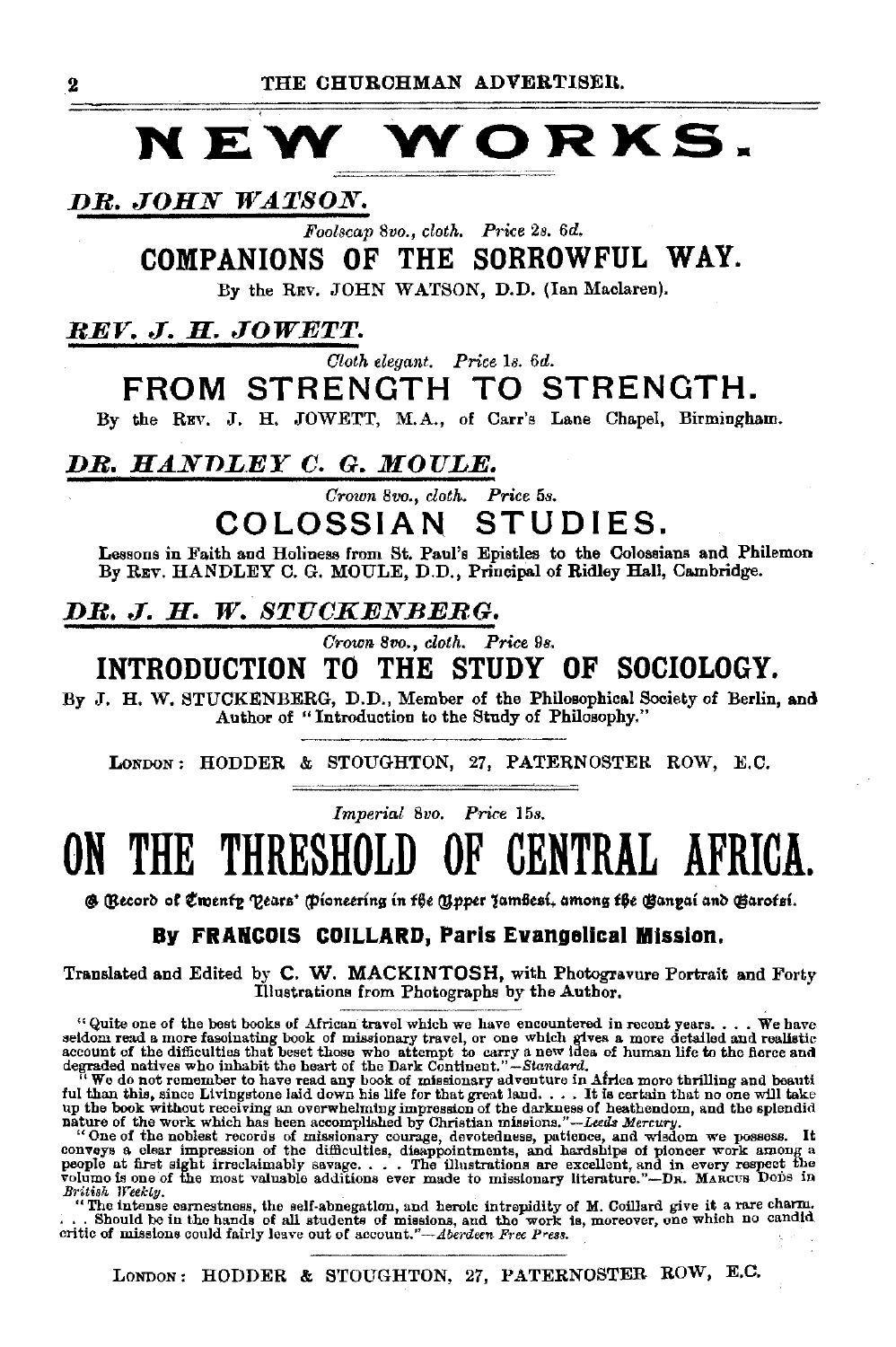# **CAMBRIDGE UNIVERSITY PRESS.**

## FRACMENTS OF THE BOOKS OF KINGS ACCORDING TO THE TRANSLA-

TION OF AQUILA. From a MS. formerly at a statement of the possession of C, Taylor, D. Master of St. John's College, and S. Schechter, M.A., University Reader in Talmudic Literature. Edited<br>by F. G. BURKITT, M.A., with a Pr

SECOND EDITION NOW READY.

SAYINGS OF THE JEWISH FATHERS. Comprising Pirqe Aboth in Hebrew and English, with Notes and Excursuses. Edited by C. Tart.cn, D.D., Master of St. John's College. Second Edition, with Additional Notes and a Cairo Fragment of Aquila's Version of the Old Testament, Demy 8vo., 10s.

### THE ECCLESIASTICAL HISTORY OF EUSEBIUS IN SYRIAC. **Edited** from the Manuscripts by the late WELGLAM WEIGHT, LL.D., Professor of Arabic in the University of Cambridge, and N. McLEAN, M.A., Fellow of Christ's College. With a Collation of the Ancient Armenian Version by Dr. ADALBERT

#### ON PORTRAITS OF CHRIST IN THE BRITISH MUSEUM. By CECIL

TORR, M.A. Demy 8vo., with Illustrations, paper covers, ls. net.

### Cambridge Historical Series.

General Editor: G. W. PROTHERO, Litt. D., Fellow of King's College, Cambridge, and Professor of History in the University of Edinburgh.

**New Volume** 

### AN ESSAY ON WESTERN CIVILIZATION IN ITS ECONOMIC ASPECTS

(Ancient Times). By W. CUNNINGHAM, D.D., Fellow of Trinity College, Cambridge. Crown 8vo., 4s. 6d.

BY THE SAME AUTHOR.

### **OUTLINES OF ENGLISH INDUSTRIAL HISTORY, By W.CUNNINGHAM, D.D.,**

and E. A. McARTHUR. Crown Sto., 48.<br>
"Our authors description of a subsequent parameter and E. A. McARTHUR. Crown Sto., 48.<br>
"Our authors descript thanks for attempting a subsequent parameter as a method of the larger work

Cambridge Bible for Schools and Colleges. - NEW VOLUMES.

General Editor for the Old Testament and Apocrypha, A. F. KIRKPATRICK, D.D., Regius Professor of Hebrew.

**ISAIAH.** Vol. I.: Chapters  $i$ .---xxxix. By the Rev. J. SKINNER, D.D., Professor of Old Testament Exegesis in the Presbyterian College, London. With Map. 4s. "The notes are thoroughly up to date, and often throw quite a

ISAIAH. Vol. II.: Chapters xl.-lxvi. By the same Editor. 48. [Nearly Ready.

With Illustrations. THE BOOKS OF JOEL AND AMOS. By the Rev. S. R. DRIVER, D.D., Regius Professor of Hebrew in the University of Oxford. 3s. 6d.

A. DRIVER'S LIGHT AND THE CONDUCT WAS THE CONDUCT TO THE CONDUCT THAT IS THE CONDUCT TO THE CONDUCT THAT IS THE CONDUCT THAT IS A THE CONDUCT THAT AND THE CONDUCT THAT IS ALLOW THAT IS A THE CONDUCT THAT IS A THE CONDUCT T

**THE FIRST BOOK OF MACCABEES.** With the Text of the Revised Version. By the Rev. W. FAIRWEATHER, M.A., and J. S. BLACK, LL.D. With Map and Illustrations. 8s. 6d.

os, ou.<br> **Therefore the theological student and the serious reader of the Bible.** The notes are exceedingly<br> **Interesting and are careful summarizes of the best research.**<br>  $\mu - BooLman$ . An excellent school and college edition."-Bducational Times.

LONDON: C. J. CLAY & SONS, Cambridge University Press Warehouse, Ave Maria Lane.

À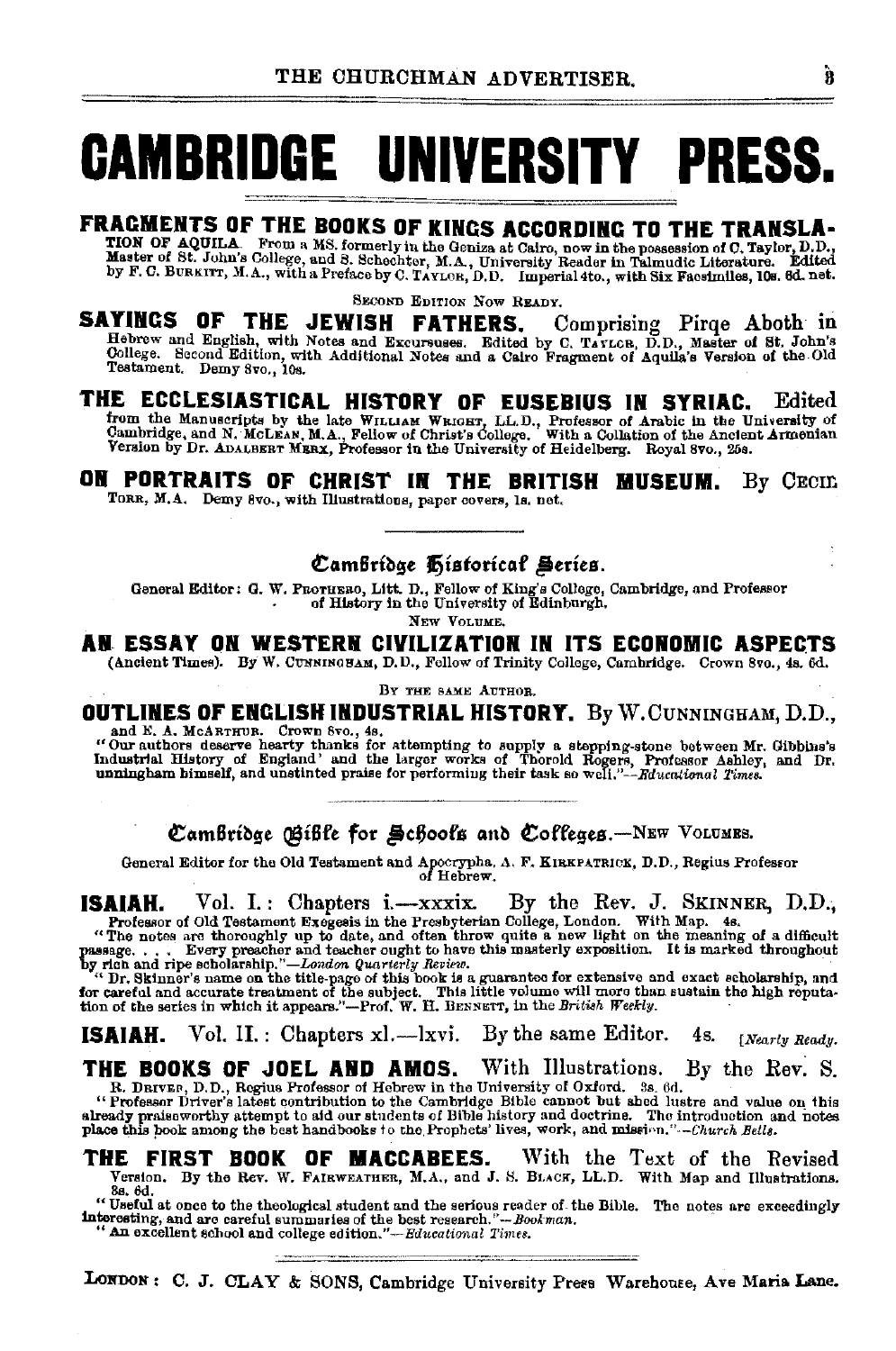# **SUITABLE EASTER** AND CONFIRMATION GIFTS.

"We listen to many sermons on the love of the Father, not so many on the love of the Son, and seldom<br>one on 'the love of the Spirit.' Yet is not this 'the dispensation of the Spirit?'"-The Forgotten Truth.

New Edition, in rich cloth gilt, bevelled gilt edges, with Illustration, price 1s., post free.<br>A Cheap and Abridged Edition without the Hymns can be had in wrapper, price 2d.

## THE FORGOTTEN TRUTH;

**TE FORGOTTEN TRUTH**; or, The Gospel of the Holy Ghost. With Selected Hymns of the Spirit. By the Rev. CHARLES BULLOCK, B.D., formerly Rector of St. Nicholas', Worcester; Editor of "The Fireside," "Home Words"; Author of "The Way Home," etc.

CONTENTS: I. The Forgotten Truth.-II. The Church's Need; or, The Brethren Entreated.--III. The Quenching of the Spirit.--IV. Hymns of the Spirit.

"We heartily recommend this thoughtful and thoroughly spiritual treatise."-Churchman.<br>"Weighty chapters of sound Gospel teaching, with a very choice selection of hymne."-Sword and Trovel.

SPECIAL OFFER OF ABBREVIATED EDITION. Copies are supplied direct from "Home Words"<br>Office, 7, Paternoster Square, London, E.C., at 4s. 6d. per 100, or £1 ls. for 500. 70,000 Copies have already<br>been called for. Orders shou

#### Fifth Thousand. Price One Penny.

**CONFIRMATION**: Evangelical or Semi-Roman? A Question for These Times. By CHARLES BULLOCK, B.D.

"The really 'Sacerdotal' teaching so widely preva-<br>lent as to Confirmation is marked by the brief tent as a communication from the field of the control introductory Preface to the Service, as an innovation momention momentum of the Rev. E. B. ELLIOTT, Author of "Horse Association." Apocalyptice.

"Make Confirmation a real response to the Divine<br>entreaty--'My son, my daughter, give Me thine<br>heart; and the early piety will be a growing piety." -Page 13.

Now Ready. Ornamental Cover. Price 6d. THE SPIRIT OF POWER IN LIFE. WORK, AND WORSHIP. By the Rev. W. TALBOT HINDLEY, M.A., Vicar of St. John's, Meads, Eastbourne.

<sup>*m*</sup> axes assocution.<br>
"Most suitable for a Confirmation gift."—*Nees.*<br>
"Most suitable for a Confirmation gift "The Spirit of Power "will be found invaluable. It<br>
"We shall be well if, in every parish, provision were<br>
m

\*\* In quantities (over 12 copies) for Confirmation<br>Gifts direct from "Home Words " Office, 4d. each.

### SPECIAL OFFER TO THE CLERGY AND OTHERS.

**Parents and others would do well, at Confirmation seasons, to supply a small fund to enable their clergy to<br>present, as a Confirmation gift to each candidate, some volume commending " true religion "—the religion<br>of Divi** coptes, and it is hoped an equal result will attend the present effort.

#### HANDSOMELY BOUND FOR CONFIRMATION GIFTS.

- I. THE WAY HOME; or, The Gospel in the Parable. By the Rev. CHARLES BULLOCK, B.D., Editor of "Home Words," etc. With Illustrations by Mr. A. R. Pennefather.<br>Seventy-fifth Thousand.
- II. THE OLD GOSPEL EVER NEW. A Book for Enquirers. By the same Author. Frontispiece. Tenth Thousand.
- III. HOLD FAST BY YOUR SUNDAYS. A Tale for Young Men. By the Author of "Deepdale Vicarage," etc. Thirtieth Thousand.

" An admirable book. Please send me one hundred."-The late Archdeacon BLAKENEY.

Expedied to the Clergy, direct from the London Office, in quantities of 50 Copies, assorted or single, at  $y_d$ . each, or 100 Copies at 8d. each. Single Specimen Copies, by post, 1s, each.

LONDON: "HOME WORDS" OFFICE, 7, PATERNOSTER SQUARE, E.C.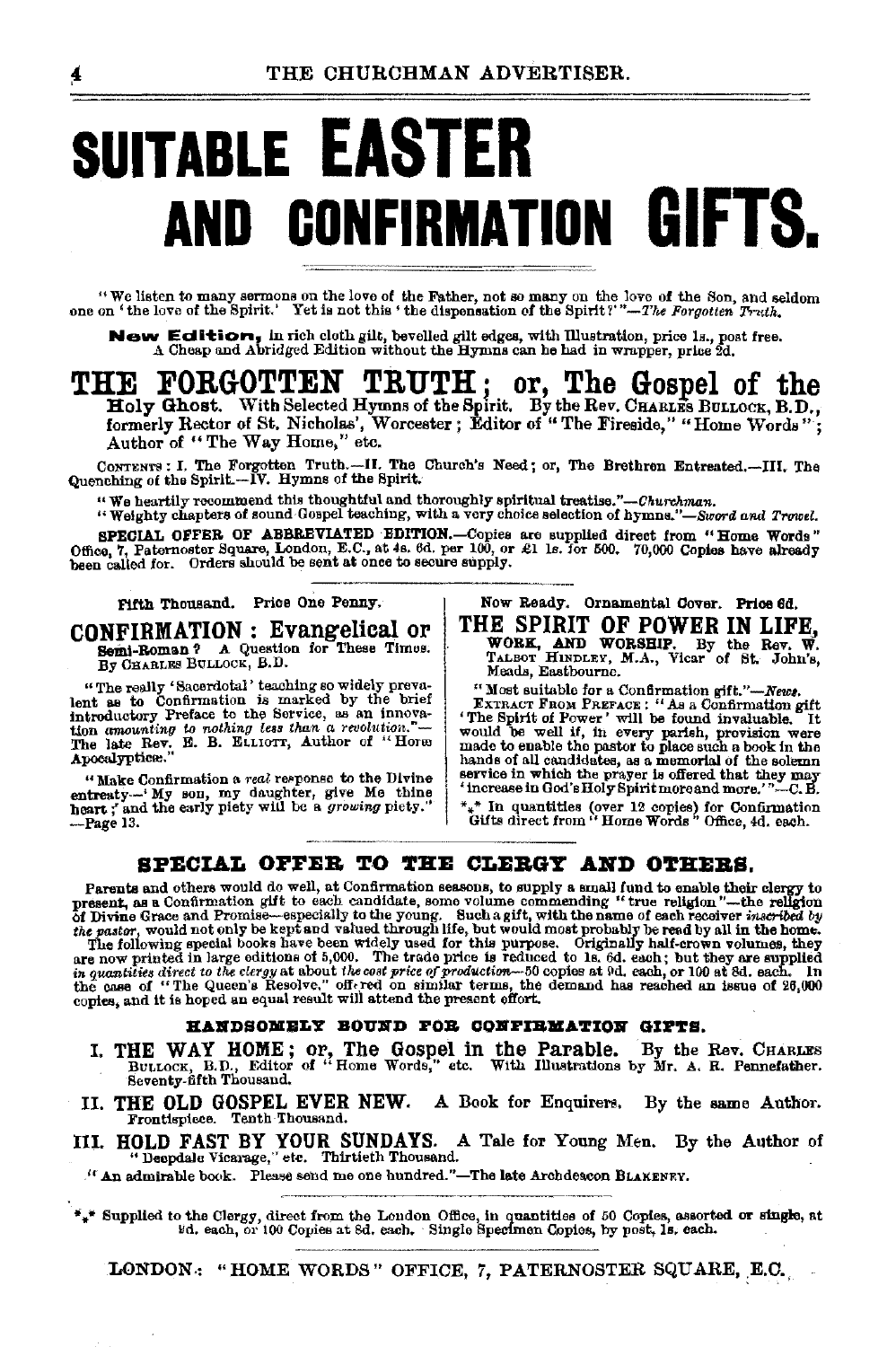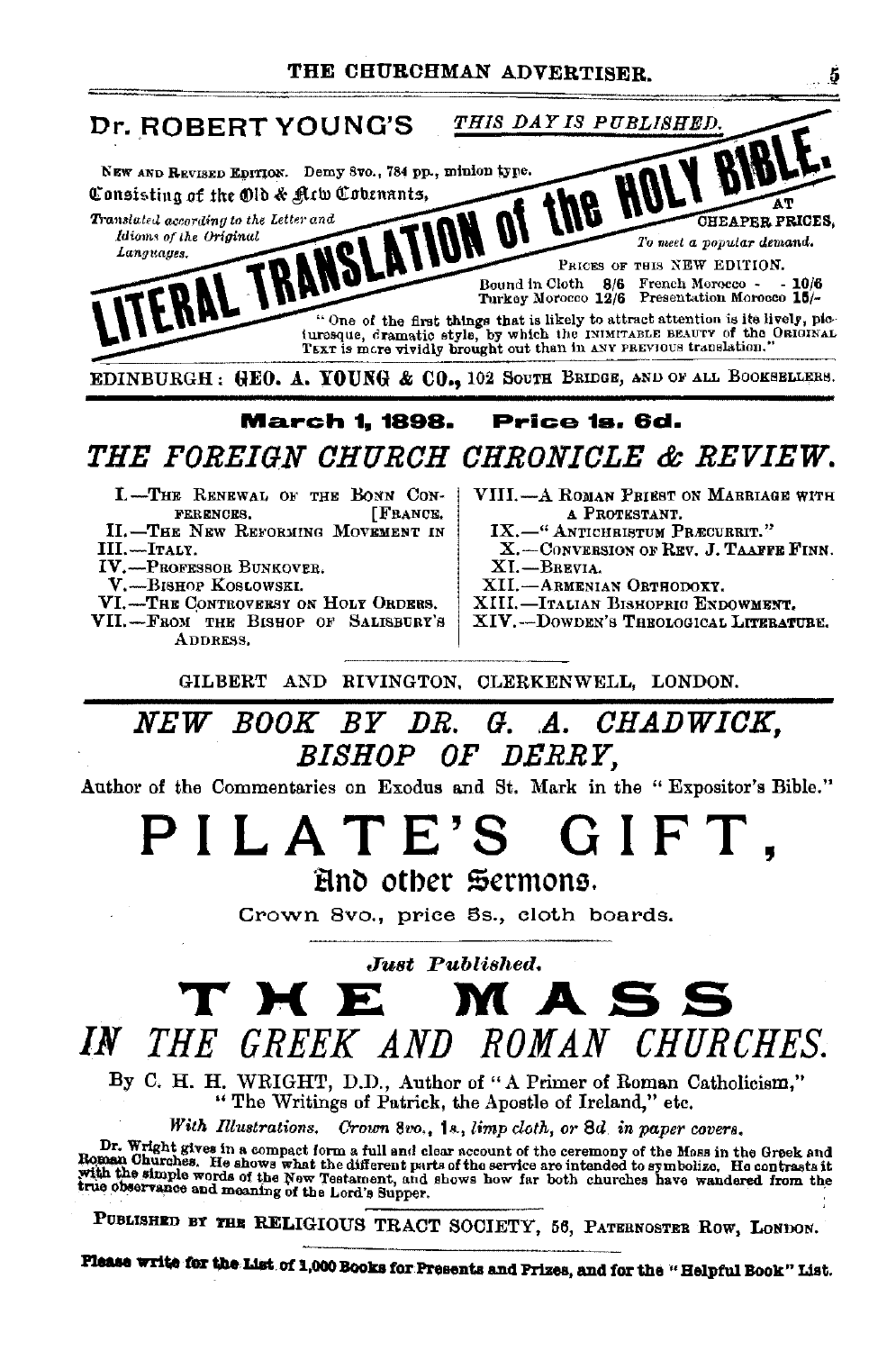Tastefully printed and bound in cloth, gilt lettered, price 2s. 6d.

# **FOUR FOUNDATION TRUTHS:**  A MESSAGE TO CHURCHMEN

OF TO-DAY.  $\Rightarrow$ 

 $0.0$ NTAINING

THE CHURCH AND THE BIBLE. By Rev. WALTER ABBOTT, M.A.

THE CHURCH VIEW OF BAPTISM. By Rev. A. E. BARNES LAWRENCE, M.A.

THE LORD'S SUPPER. By Rev. Canon R. B. GIRDLESTONE, M.A.

THE PRAYER-BOOK AND ABSOLUTION. By Rev. Prebendary E. A. EARDLEY WILMOT, M.A. With a Preface by the Very Rev. F. W. FARRAR, D.D., Dean of Canterbury.

"A little volume which merits the grateful attention of loyal Churchmen. There is much need for quiet, reliable teaching of this order, and we hope the book will be widely read.'' *-Record.* 

"Very able and lucid, and admirable in tone and *spirit."-Glasgow Herald.* 

ELLIOT STOCK, 62, PATERNOSTER ROW, LONDON, E.C.

In crown Svo., cloth, CHEAP EDITION, price 2s,

# **LOMBARD STREET IN LENT.**

*Being a Selection from a Course of Sermons on Social Subjects, organized by the London Branch of the Christian Social Union, and Preached in the Church*  of St. Edmund, King and Martyr, Lombard Street, during Lent.

WITH A PREFACE BY THE BISHOP OF DURHAM.

" The most remarkable Series of Sermons ever preached from the pulpit of this country. Had the Union done nothing but organise this series, it might have considered its life worth living."-Echo.

"The brilliant string of discourses brought together in the striking volume are full of a spacious wisdom and a universal goodwill which must delight all hut those who would willingly believe that the church was effete in itself and dead in its influence for good or ill amongst us. "~Daily *'l'elegraph.* 

"The whole series gives a very valuable addition to homiletic literature on some of the leading questions of to·day. Excellently represent the objects of the Christian Social Union."-Ohurch *Family Newrpaper.* 

"An epoch-making volume. \Ve hope that the fact that this is a volume of sermons will deter no one from reading it. There are sermons and sermons, and those before us deal in a fundamental and helpful manner with problems affecting the well-being of men and women everywhere."-Oxford Chronicle.

ELLIOT STOCK, 62, PATERNOSTER ROW, LONDON, E.O.

Ŧ.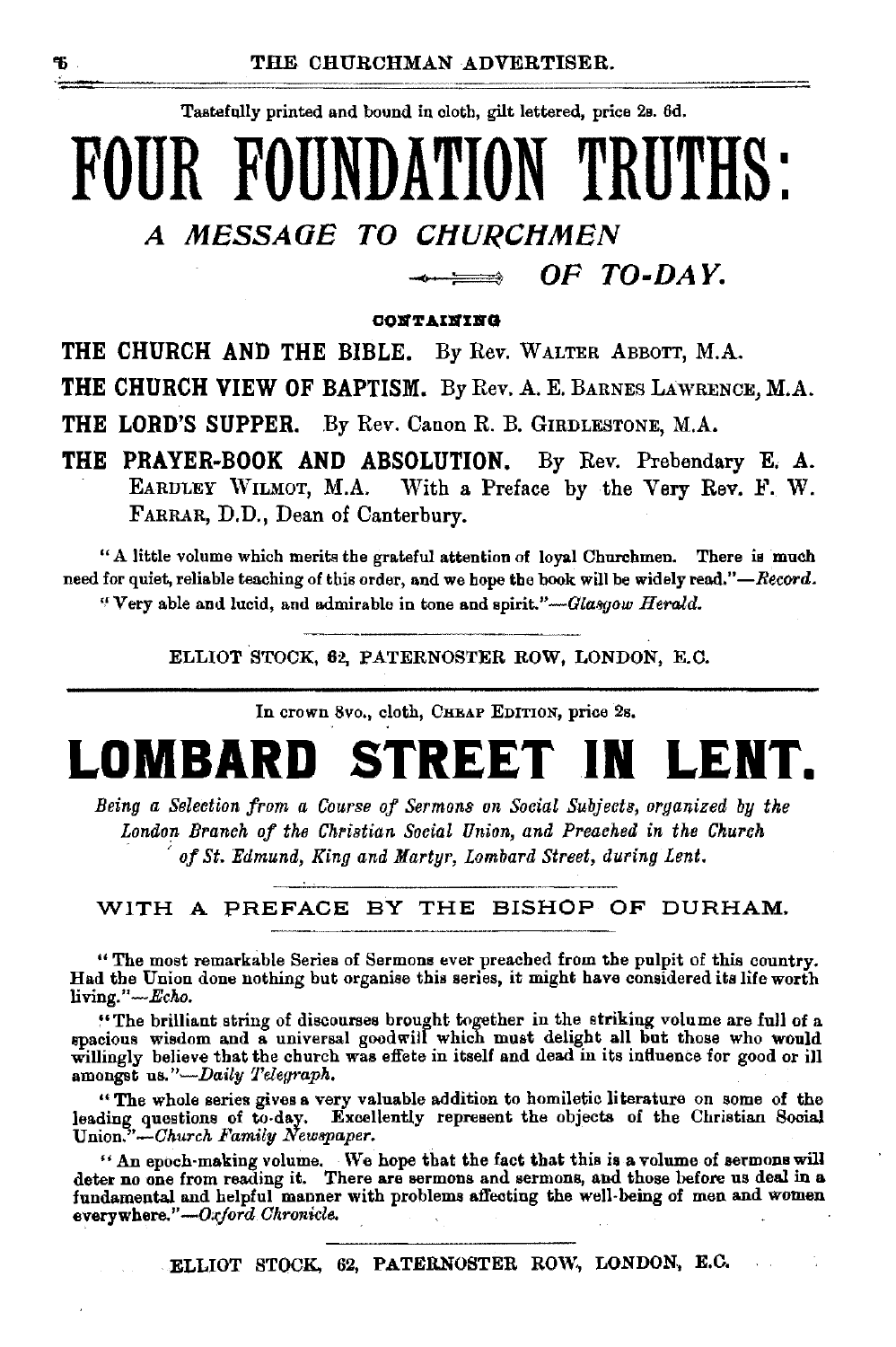In crown 8vo., *tastefully printed, bound in cloth, gilt lettered, price* 6s. WITH A PHOTOGRAPHIC PORTRAIT.

## **The Life-Work of Edward White Benson, D.O.,**  Sometime Arcbbisbop of Canterbury.

### By J. A. CARR, LL.D.,

*Vicar of Whitechurch and Canon of Christ Ohurch, Dublin, Author of* " *The Life and Times of Archbishop Ussher," etc.* 

This biographical acoount of the life-work of Archbishop Benson is intended as a· sketch rather than an exhaustive and detailed biography. Such an extended work is, it is believed, in preparation ; but as this will no doubt be a much more expensive publication, and cannot probably appear for some time, it is believed the present volume will find a ready welcome from all those who admired the character and work of the late Archbishop of Canterbury. Such a short and sympathetic reoord cannot fail to be found useful and stimulating by those who might not be able to procure a more extended work.

The late Archbishop of Canterbury was of too unique and powerful a personality not to admit of more than one sketch of his life being placed before the Church of which be was so able and gifted a ruler.

The present volume is the result of a constant, careful and concurrent study of the Archbishop's undertakings, movements, preaching, and writing.

The writer had more than one happy opportunity of meeting the Archbishop, and of ex-<br>periencing that kindly courtesy which was so marked a characteristic among his many distinguished gifts.

*In crown 8vo., ta&efully printed, and bound in cloth,* gilt *lettered, price* 5s.

# **Sermons Preached In Westminster Abbeg.**

### By BASIL WILBERFORCE, D.D.,

*Canon of Westminster, Ohaplain to the Speaker, Select Preacher bifore the University of Oxford.* 

### CONTENTS OF THE VOLUME.

| Three Inspired Propositions.                   | Resurrection.             |
|------------------------------------------------|---------------------------|
| God's Riddle.                                  | Ascension.                |
| Does God Suffer?                               | Paradise.                 |
| The Father is Greater than All.                | Hades.                    |
| The Holy Trinity.                              | The Communion of Saints.  |
| The Holy Spirit.                               | Propitiation.             |
| The Unpardonable Sin.                          | Diversity and Toleration. |
| Septuagesima-Back to Origins.                  | Unbinding the Word.       |
| Quinquagesima-The Impulse be-<br>hind Origins. | No Wastefulness with God. |

ELLIOT STOCK, 62, PATERNOSTER ROW, LONDON, E.C. And sold by all Booksellers.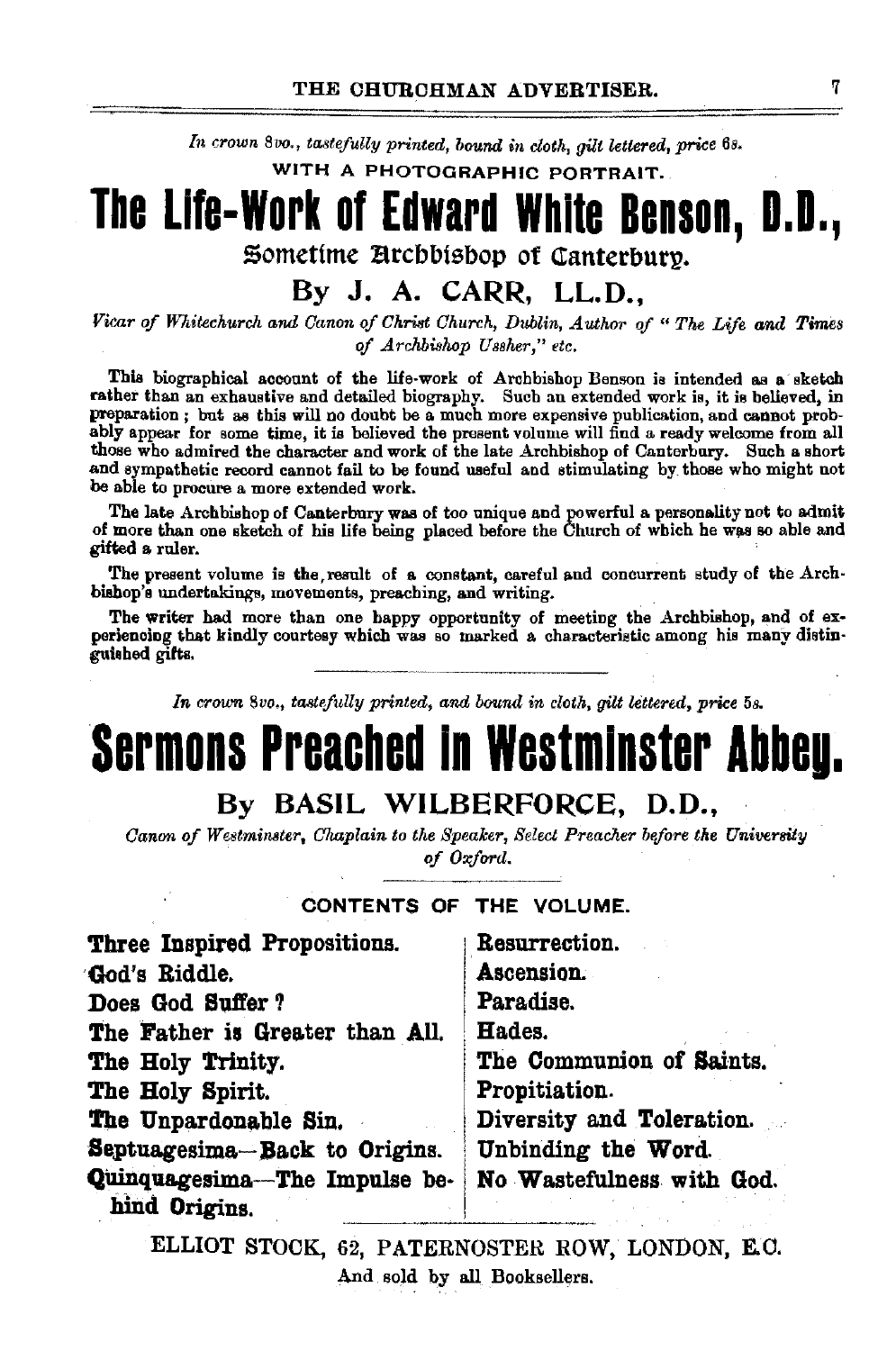# £50 **BANK NOTE**

GIVEN AWAY to purchasers of ZUILIA, the new Indian Perfume, solely manufactured by the ZUILIA Perfumery Company, 13, Rosebery Avenue, London, B.C. Put up in artistic bottles, packed in wood,<br>in handsome box, 1s. 8d., sent carriage free per return for 1s. 6d.

This new and powerful scent is a marvellous discovery, being a blend of odorlierous perfumes, from which emanates odoriferous perfumes, from which emanates a delicious aroma, delicate and pleasing, the generous bouquet pervading the boudoir, and, In fact, the whole household. No home should be without it.

With ZUILTA Perfume we are giving free a<br>6d. sample box of ZUILIA Dentifrice, unsur-<br>passed for the preservation of the teeth.

## A SPECIAL OFFER.

£50 will be given gratis to purchasers who succeed in placing together the twelve pieces

succeed in placing together the twelve pieces<br>to form a square.<br>INSTRUCTIONS. -Cut out the pieces and<br>place together in such a way that the whole will form an ordinary square. When done, paste on cardboard or thick paper (in order post the same to us with a stamped envelope addressed, encloeing P.O. or stamps value<br>1s. 6d. for ZuILIA scant.

NOTA BENE.--This offer holds good for<br>readers of this magazine for the next four-<br>teen days. Should more than one person succeed in forming the square, then the  $£50$  will be divided thus : If two correct, then each will receive  $£25$ ; if five correct, then each will receive £10; if ten, then each will receive  $E_5$ ; and so on. The task set being very difficult, it is anticipated that few will succeed in solving, thus making the remuneration very substantial.



IT IS SURELY WORTH TRYING FOR.

# THE ZUILIA PERFUMERY CO., 13, Rosebery Avenue, London, E.C.

Handsomely printed and bound. 500 pages octavo. Price 5s.

 $\mathcal{T} OOLS$  *FOR TEACHERS.* 

A Collection of Anecdotes, Illustrations, Legends, etc., for the use of Teachers of Sunday-schools, Bible-classes, and Boys' Brigades, and generally of all engaged in the Moral and Religious Training of the Young.

### Compiled and arranged by WILLIAM MOODIE.

''Evidently a book of thought and meaning, and will, I trust, find its place among the implements of huma•• teaching." --Dr. C. J. VAUGHAN, Master of the Temple.<br>"I have looked through your book, and found it difficult to lay it down. The greatest want in the equipment."

of the Sunday-school Teacher has been, in my opinion, a book of this kind; and it seems to me that this hock-<br>of yours admirably supplies the want."—Rev. Prof. Makcus Dons, D.D.<br>"It will be found that the stories and extra

have, as a rule, been wisely left to point their own morals."—Guardian.<br>"The compiler has drawn his matter from sources which are not usually tapped for the requirements of the<br>Sunday-school, The novelty of the plane aires

ELLIOT STOCK, 62, PATERNOSTER ROW, LONDON, E.C.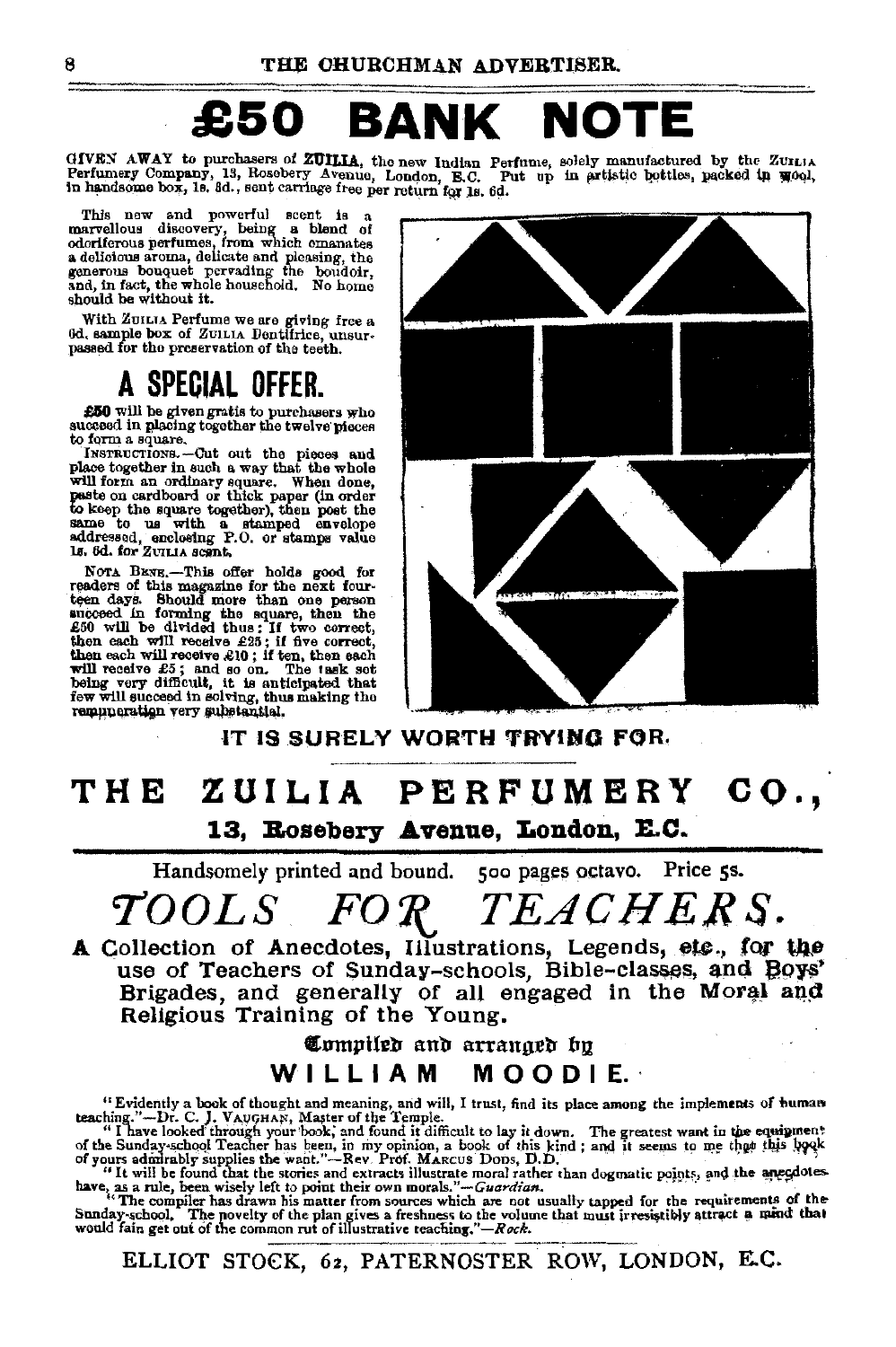# **MERIT AND MERIT ALONE.**

In these days of keen business competition and brisk commercial enterprise, when the markets<br>are flooded with various kinds of articles of food and drink, and when people are naturally<br>desirous of getting the best value fo has become known even in the most remote districts, and as the knowledge of its excellence has increased, so also has the demand.

mereases, so asso nas ave unemand. The extraordinary way in which Dr. Tibbles' Vi-Cocoa has sprung by leaps and bounds to the summit of popular favour would hardly be credited by anyone who has not made a series of inwesti

come on the scene, and the testimony of the trade to the large sales, and to its favourable<br>reception by the public, is remarkable m its practically unbready manimum int and hops, kola and<br>cocoa—substances of admitted die

ment, am ment alone, is what we cann for Dr. Tibbles Vi-Coos, and we are prepared to separate the only reader who names The Churchman (a post-card will do) a dainty sample in of Dr. Tibbles' Vi-Coosa, free and post paid. T

more man anta, for we all who wish to thee the strite and tattle of the with greater endurance<br>and more sustained exertion it is shootlicely indispensable.<br>In: This and the properties of the strike in the strike of the str Bunhill Row, London, E.C.

# ELLIOT STOCK'S NEW PUBLICATIONS.

### In crown 8vo., cloth, price 3s. 6d.

**STUDIES ON THE SECOND ADVENT.** By JOHN STEPHEN. FLYNN, B.D., Rector of St. Newsn.

 $\boldsymbol{RQMAN} \quad \boldsymbol{LEGENDS} \quad \boldsymbol{ABOOUT} \quad \boldsymbol{THEOUT} \quad \boldsymbol{THEO} \quad \boldsymbol{BMOUT} \quad \boldsymbol{THEO}$ **APOSTLES** 8T. PAUL AND ST. PETER. By VIRTOR RYDBERG, Professor of Asthetics and History of Arts at Stockholm. Translated from the Swedish by Baroness O. HILIA VON DUBEN.

#### In demy 8vo., cloth, price 1s. 6d. net. **A SUMMARY OF THE PSALMS.** By DAVID DALE STEWART, M.A., Hon, Canon of Rochester.

"Will prove useful to all who wish for concise assistance in the interpretation of the Psalms."-Sheffield Independent. The contract of minister spiritual consolation and instruction."-Baglish Churchman.

In crown 8vo., paper cover, price 8d.

THE LORD WILL PROVIDE. A True but Unrecorded Incident in the History of the Tower of London. By the Author of "Soldier Tim," "The Crooked made Straight," etc.

Just published. In demy 8vo., paper cover, price 6d. each.<br>
TRACTS FOR THE TIMES.

NO. 1. THE CHURCH'S ONE FOUNDATION. No. 2 NATURE AND GOD: GOD AND THE DIVINE.<br>FERSONALITIES. By the Rev. Dr. JAMIESON, of Old Machar.

New Volume of Verse. In crown 8vo., doth, price 8s. 6d.<br>A DREAM OF PARADISE. By ROBERT THOMSON, formerly Clergyman of the Church of England. "Mr.

"Mr. Thomson has the gift of imagination, and he gives expression to many thoughts that are both-<br>requiting and comforting. His mossage is pleasing, and his choice of language and metaphor extensive."-Denne Advertiser.

ELLIOT STOCK, 62, PATERNOSTER ROW, LONDON, E.C.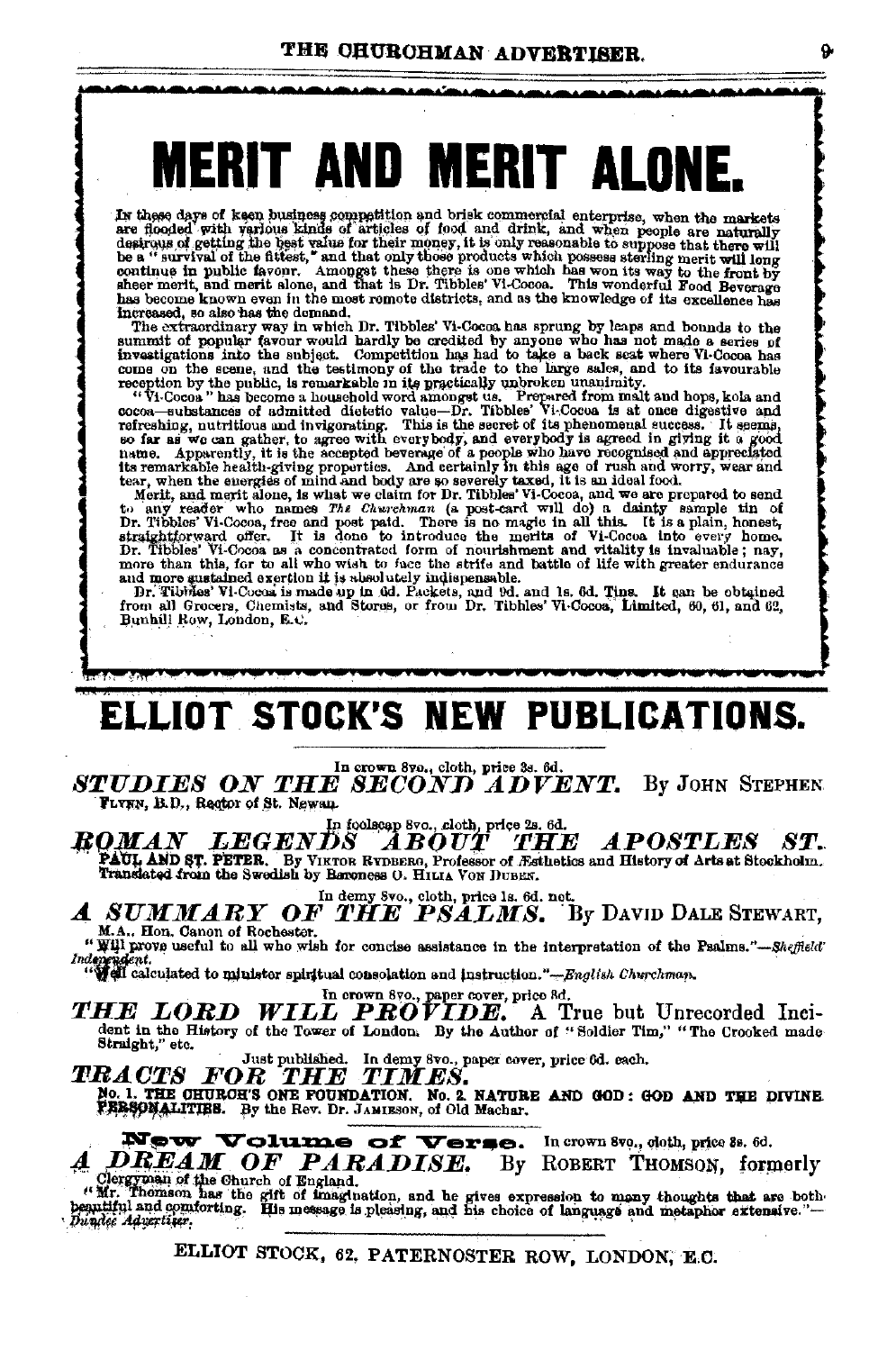#### EASTBOURNE. LANGLAND COLLEG (2. HARTFIELD SOUARE.)

Datrons: The Rr. How. THE LORD ABERDARE; The Rr. REV. THE LORD BISHOP OF PETERBOROUGH;<br>Sir DOUGLAS GALTON, K.C.B., F.R.S.; Chancellor P. V. SMITH, LL.D., and others.<br>Drincipal: Miss M. E. VINTER, Seven years Headmistress o Franchine Company; four years Chief Mathematical and Science Mistress, Kensington High School; Senior Optime, Mathematical Tripos, Cambridge; Intermediate Science Mistress, Kensington High School; Senior Optime, Mathematic Bedford College, London.

Entire Charge of Girls whose Parents are abroad. A Reduction of ten per cent. for daughters of the Clergy.

# INFANT ORPHAN ASYLUM, WANSTEAD.

BANKERS-MESSRS. WILLIAMS, DEACON & CO.

Orphans of persons once in prosperity entirely Maintained, Clothed and Educated on Church of England principles from earliest infancy until 15 years of age.<br>4.174 Children received; 61 admitted last year. Nearly 600 in Asy

needed, and will be thankfully acknowledged.

ADVOCACY OF CLERGY EARNESTLY SOLICITED.

Offices-63, Ludgate Hill, E.C.

HENRY W. GREEN, Secretary.

### PROTESTANT REFORMATION SOCIETY

(Established 1827).

PRESIDENT: COLONEL SANDYS, M.P. CHAIRMAN OF THE EXECUTIVE COMMITTEE: W. J. FRASER, Esq. VICE-CHAIRMAN : REV. C. H. WALLER, D.D.

THE oldest distinctively Protestant Society, and the only one which employs Clerical and Trained Lay Mission-<br> **THE SERE THE FATERS** of the doopel to a communicate in Great Britain, now offers for sale the volume entitled<br>

Full information will be given by the Rev. L. G. A. ROBERTS, Commander R.N., Secretary, 62, Berners Street, London, W.

THE WORKING MEN'S LORD'S-DAY REST ASSOCIATION (ESTABLISHED 1857) is working in every possible way to resist the encroachments being made on the Sabbath Institution. They earnestly ASK for FUNDS to enable them to work vigorously. Cheques should be crossed "London and County Bank," and sent to CHARLES HILL, Secretary, 13, Bedford Row, London, W.C.

#### CHURCH 0E. IRELAND SUSTENTATION FUND.

(LONDON COMMITTEE IN AID.)

Batron-THE DEAN OF NORWICH.

Chairman of Committer-THE LORD CLAUD J. HAMILTON.

This Fund was founded at Disestablishment as a channel for sympathy of friends in England with their brethren of the Church of Ireland,

It is now devoted entirely to enabling the ministry of the Church to be maintained in the South and West of Ireland, in parishes where the Protestants are few and isolated, and UNABLE TO MAINTAIN<br>THEIR CHURCH UNAUDED.

Last year EIGHTY-NINE parishes received grants from this Fund, administered through their own diocessar schemes.

drocesser screenes.<br>The NEED of this help is unabated, and the Committee earnestly appeal to English Churchmen to give<br>this testimony of fellowship with their isolated brethren bravely holding the outposts. Their help in s

Terrace, London, S.W.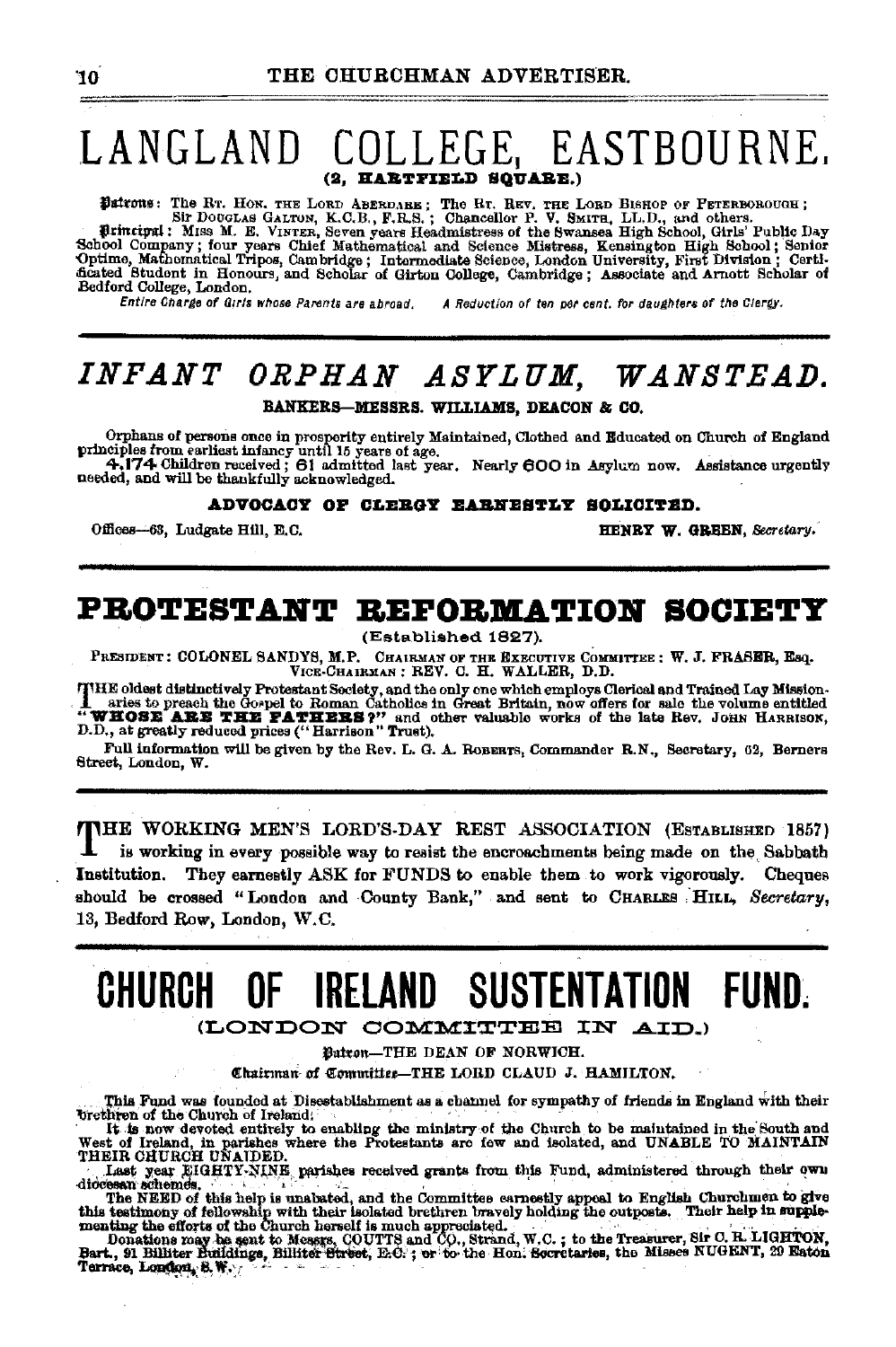

#### **ANNUAL SERMON** WILL BE PREACHED (D.V.) AT

.ST. MARTIN'S, CHARING CROSS, on THURSDAY, APRIL 28, at 3.30 p.m., By the Very Rev. the DEAN OF ST. DAVID'S.

ANNUAL MEETING of L.H.M.U. at SION COLLEGE, on FRIDAY, APRIL 29, at 3 p.m.

### **MEETING** ANNUAL.

EXETER HALL, on THURSDAY, MAY 5th, at 2.30 p.m. The President in the Chair. SPEAKERS-

THE RIGHT REV. THE LORD BISHOP OF EXETER THE RICHT REV. THE LORD BISHOP OF RIPON THE REV. E. A. STUART

THE REV. W. HODGSON (OF WIDNES)

C. E. TRITTON. ESO., M.P.

#### **ITAI IAN** CHURCH REFORM ASSOCIATION  $(I.C.R.A.).$

### CHURCH HOUSE, DEAN'S YARD, WESTMINSTER, S.W.

Late President. -- HIS GRACE THE MOST REV. THE LATE ARCHEISHOP OF DUBLIN.

Bankers.-MESSRS. WILLIAMS, DEACON AND CO., 2, COCKSPUR STREET, S.W.

This Society exists to aid the Reformed Church of Italy. The REV. COUNT CAMPELLO, Bishop Elect and Leader of the Reform Movement, was a Canon in the Vatican. In 1881 he voluntarily resigned his position for the sake of con Reformers.

Contributions may be sent to the Hon. Treasurer, c/o. Messrs. Williams, Deacou and Co., as above, or<br>to the Hon. Secretary, I.C.R.A., Church House. Westminster.

# **ATTRACTIVE**

The real, practical usefulness of THE FAMILY CHURCHMAN to every clergyman who is also a preacher lies in its two reports every week of sermons preached in St. Paul's Cathedral, Westminster Abbey, and elsewhere in London and the country. These reports are of sermons delivered the Sunday previously to publication, and thus the very latest utterances of the most eminent clergy of the day are presented the same week.

# SPECIAL TERMS TO THE CLERGY.

With the view of extending the influence of "The Family Churchman," the proprietors are prepared to offer special terms to clergymen desirous of becoming readers. Also, to every purchaser of 30 copies they will present

## A HANDSOME HALF-GUINEA BIBLE.

Containing references, coloured maps, chronologies, a Bible-reader's manual, index, concordance, gazetteer, etc., bound in limp covers, with clear type, of convenient size, and admirably suited to the needs of students and teachers.

THIS OFFER WILL BE LIMITED TO A CERTAIN PERIOD.

Apply-THE MANAGER. "THE FAMILY CHURCHMAN " OFFICE. 82. FLEET STREET, BOX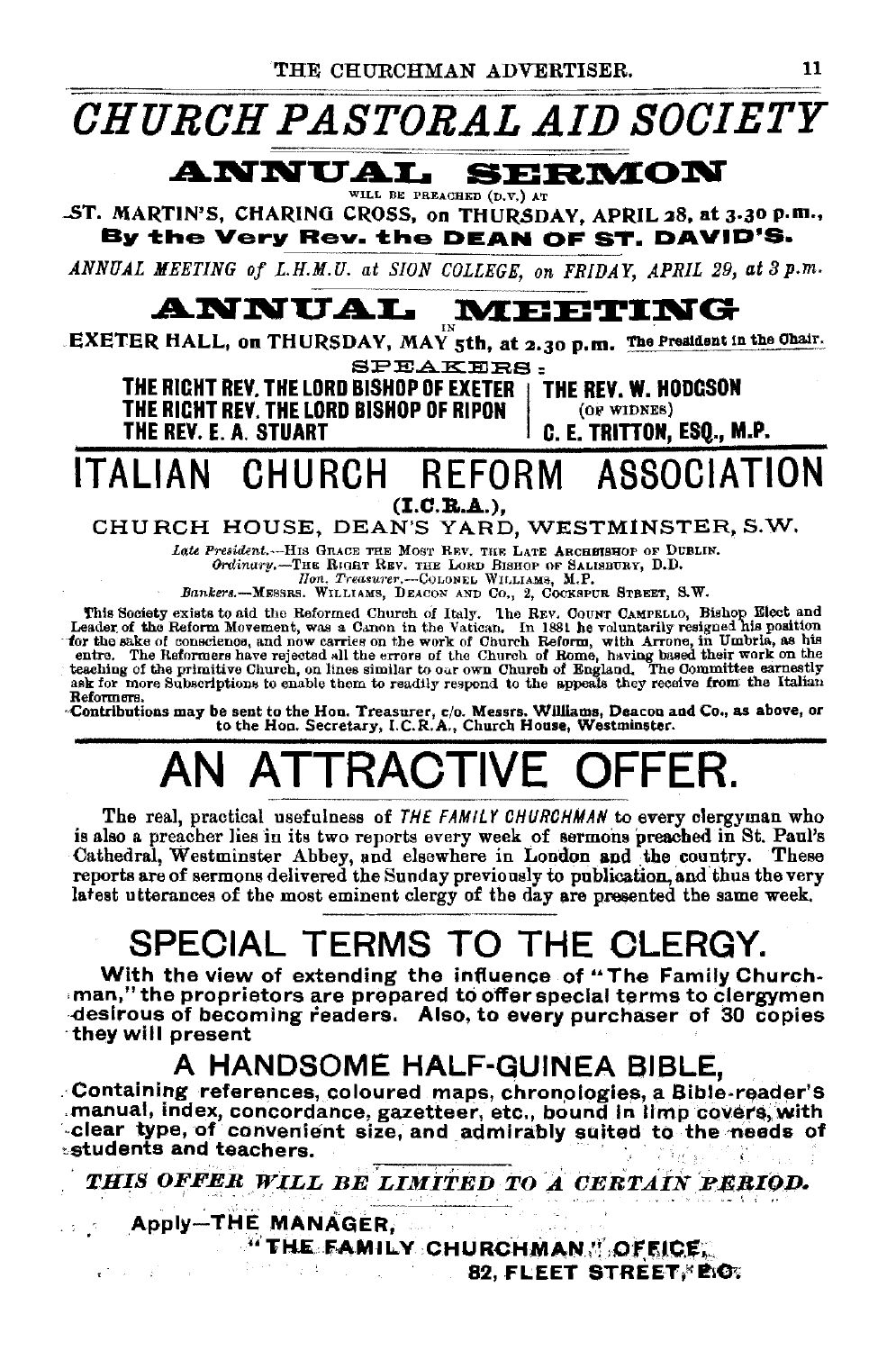

time of the Queen's Accession.<br>(2) That it was then already carrying on Zenana work, Harem work, and School work, in Chine, the<br>(3) That it was the pioneer of all subsequent efforts in Zenana and Harem work, for which it p

- 
- the way, by encountering and, to a certain extent overcoming, the greatest initial difficulties.<br>(a) That it still occupies a wider sphere than any kindred Society in existence.<br>(5) That by the help of God it has continued

The Committee urge these claims, and appeal for help to their Commemoration Fund, toenable them to strengthen and extend the work of the Society.

Secretary, Miss WEBB, 267, Vauxhall Bridge Road. S.W.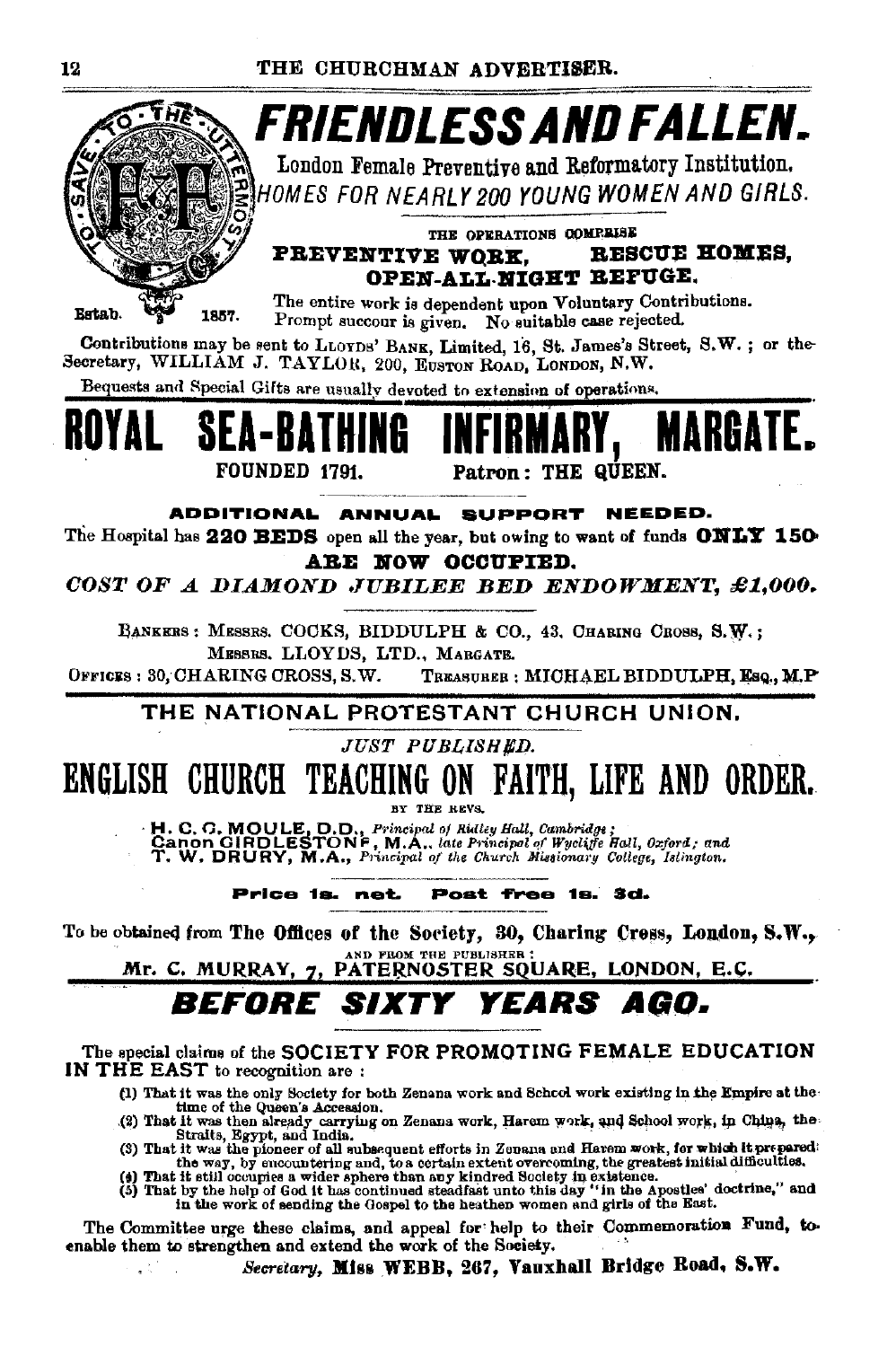### ECCLESIASTICAL INSUBANCE OFFICE, LIM.

### FIRE, GLASS, BURGLARY.

The Surplus Profits are devoted to Institutions, etc., for the benefit of the Clergy and of Church objects. Already a sum of £17,000 has been so distributed, including £500 to the Clergy Distress Fund, and £1,000 to the Q

"This is a serious attempt made in good faith to help the Clergy to help themselves, and to husband the existing resources of the Church." $-Guardian$ .

SELF-HELP AIDED. CLERGY PENSIONS INSTITUTION.<br>contributions and LEGACIES are invited to augment pensions of

Olergy who have purchased annuities.

Offices: 11, Norfolk Street, Strand, London, W.C. JOHN DUNCAN, F.I.A. *Secretary and Actuary.* 

# **FIVE THOUSAND RESCUED WAIFS!**

84 distinct Houses and 24 Mission Branches.

#### WHY WERE THEY ADMITTED?

Because they were *destitute:* without any other condition, either as to *age, .sex, creed, birthplace, 'nationality, physical condition, money payment* or *guarantee.* The doors are always open to receive such by day or night.

#### HOW ARE THEY TRAINED?

The Bovs are carefully taught in fourteen different handicrafts; the GIRLS are brought up different handicrafts; the GIRL's are brought up Frotestant, Evangelical and Christian, but not in the state of the School of the School of the School of the School of the School of the School of the School of the barden o

- HOW DO THEY SUCCEED IN AFTER LIFE?<br>SPLENDIDLY! Over 98 per cent. of the 8,731 In "DR. BARNARDO'S HOMES," with their SPLENDIDLY! Over 98 per cent. of the 8,731<br>84 distinct Houses and 24 Mission Branches Emigrants, for instance, have turned out satis-
	-

HOW MANY DESTITUTE OR ORPHAN CHILDREN ARE ADMITTED WEEKLY? From 40 to 60 during the winter months. Every 24 hours about 8 souls are added to Dr. Barnardo's great family.

HOW ARE THEY MAINTAINED?<br>Solely by the free-will offerings of Christ's servants Solely by the free-will offerings of Christ's servants<br>throughout the world.<br>WHAT IS THE RELIGIOUS ATMOSPHERE OF

FUNDS ARE URGENTLY NEEDED.-Remittances should be sent to the Treasurer, WILLIAM FOWLER. Esq.; to the Chairman of Committee, HowARD WILLIAMS, Esq.; to the Bankers, London and South-Western Bank (Bow Branch), Parsecorr, DIMEDALE & Co., 50, Cornhill, E.C.; or to the Founder and Director, Dr. Tros. J. BARNARDO, a

## THE MARY WARDELL CONVALESCENT HOME FOR SCARLET FEVER, STANMORE.

TSTABLISHED 1884 by a lady working in connection with the Female Bible and Domestic Mission. No<br>Let existing Convalescent Home will admit persons recovering from Scarlet Fever. This Home, whilst<br>benefiting the convalescent general public for support. Funds are urgently needed for removal of a debt of £600; and for some necessary additions and improvements.

Contributions will be thankfully received by the Bankers,

**Messrs. BARCLAY & CO., at 1, PALL MALL EAST;**  $\frac{1}{N}$ 

Miss MARY WARDELL, STANMORE, MIDDLESEX,

From whom further information mav be ohtained.

CHURCH OF ENGLAND ZENANA MISSIONARY SOCIETY. (IN CO-OPERATION WITH THE CHURCH MISSIONARY SOCIETY.) *Office: 9, SALISBURY SQUARE, FLEET ST., LONDON, E.C.* lJlatrontss: H.R.H. THE DUCHESS OF CONNAtJGHT. OBJECT.-To make known the Gospel of Christ to the Women of India, and other Heathen and Mohammedan Countries. The Society has at present 73 Stations, and employs 216 Missionaries in home connection, 102<br>Assistants in local connection, and over 600 Bible Women and teachers.<br>The Magazine of the Society, "INDIA'S WOMEN," published mo Clerical Secretary : REV. G. TONGE, M.A. - Bon. Treasurer : COLONEL ROBERT WILLIAMS, M.P. Jinancial Secretary: MR. R. G. MACDONALD, 9, SALISBURY SQUARE, E.C.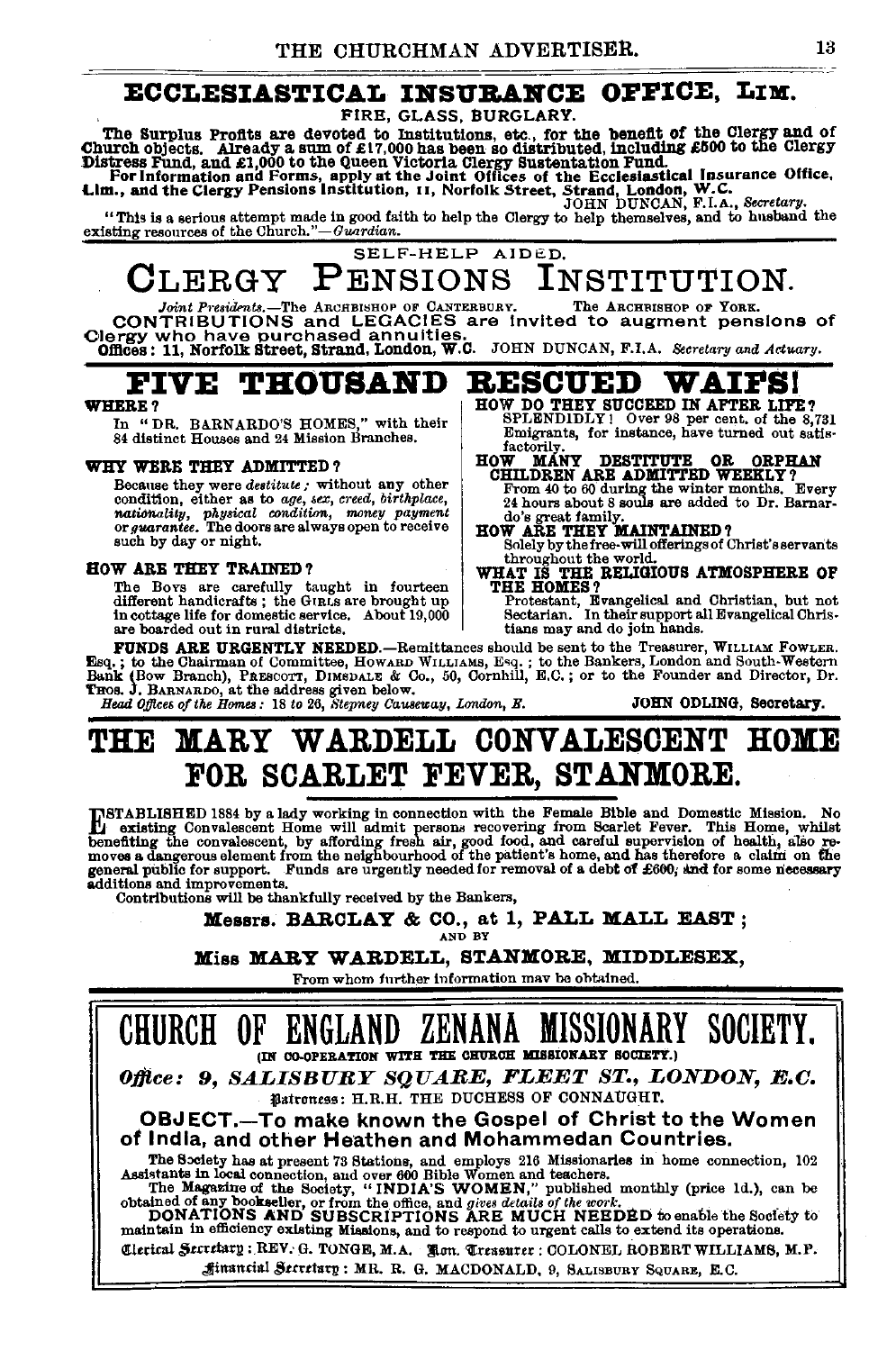# **@Cqr** ~f. **®ilits' Q!!qrisfian** Jmissinn~

*Treasurer-F.* A. BEVAN, Esq.

### **VOLUlfTABY CONTBIBUTIONS OlfLY SOURCE OP IlfCOME.**

This Mission assists, amongst other classes, the following  $:$ --

THE BETTER CLASS OF DISCHARGED PRISONERS ;<br>THE INNOCENT BUT SUFFERING WIVES AND CHILDREN OF PRISONERS ;<br>THE SICK AND POOR ;<br>HOMELESS AND DESTITUTE WOMEN.

The demands upon the resources of the Mission are very heavy.

Mr. WILLIAM WHEATLEY, Superintendent, 4, Ampton Street, Regent Square, W.C.

## **SOCIETY FOR RELIEF OF PERSECUTED JEWS.**  (SYRIAN COLONIZATION FUND.)

FUNDS URGENTLY NEEDED for Employment and Relief at Jerusalem.

Above 60 men and boys dajly employed at Abraham's Vineyard on Stone Dressing, SoaP' Making, constructing Rock-hewn Cisterns for Water, etc. Above 3,000 souls annually given food, drinking-water, and clothing. Numbers live in underground airless places, or in sheds exposed to summer sun and winter storms. No furniture but boards, rags, petroleum tins, and sacks for bedding. No water-supply, and unable to get any work, they starve. Many apply to us daily for work, without which they must starve.

DONATIONS THANKFULLY BROKIVED BY

F. A. BEVAN, EsQ., *Hoo. Treasurer,* 54, Lombard Street, E.C. E. A. FINN, *Secretary,* 41, Parliament Street. S.W.

## **THE LONDON CITY MISSION EMPLOYS 470 MISSIONARIES,**

### AND IS IN URGENT NEED OF FUNDS.

It is one of the oldest of the Home Missionary Societies, and has ever held fast to its Evangelical principles.

More than half a million men yearly visited.

If friends are unable to contribute the whole sum necessary to maintain a Missionary,<br>they may be able to offer  $\mathcal{L}10$ ,  $\mathcal{L}5$ , or smaller sums. These subscriptions will be<br>grouped for particular districts, and wil mittee. Gifts will be gratefully acknowledged by the

*Treasurer*—F. A. BEVAN, Esq., or by the *Secretaries* {Rev. T. S. HUTOHINBON, M.A. {Rev. ROBERT DAWSON, B.A.

Bankers-BARCLAY & Co., LTD. 0ffices-3, Bridewell Place, London, E.O.

THE MISSIONS TO SEAMEN.



Patron: Admiral of the Fleet H.R.H. The

DUKE OF SAXE-COBURG AND GOTHA, K.G.

Labours aficat and<br>
ashore, at home and<br>
abroad, among seamen<br>
of all classes and na-<br>
tions, fishermen, barge-<br>
men, and emigrants. men, and emigrants.<br>Sixty eight harbours<br>are occupied.

Income, £38,291,

Increased Contributions and Offertories, urgently needed, should be forwarded to the Secretary, Commander W. DAwson, R.N., 11, Buckingham St., Strand, London, W.C.

### SPANISH AND PORTUGUESE CHURCH AID SOCIETY.

President: The Right Rev. the Lord Bishop of Worcester. Vice-President: The Very Rev. the Dean of Norwich.

To aid the Reformed Episcopal Churches in the faithful preaching of the Gospel, and to help and encourage them in the great work of evangelization in which they are engaged. Contributions will be gratefully received by the Right Rev. Lord Bishop of WoRCESTER, Hartlebury, Kidderminster; and by the Revs. H. E. Novrss, D.D. (Hon. Fin. Sec.), and Deputation Secretary), at the Office, Church House, Dean's Yard, Westminster, from whom all information may be obtained.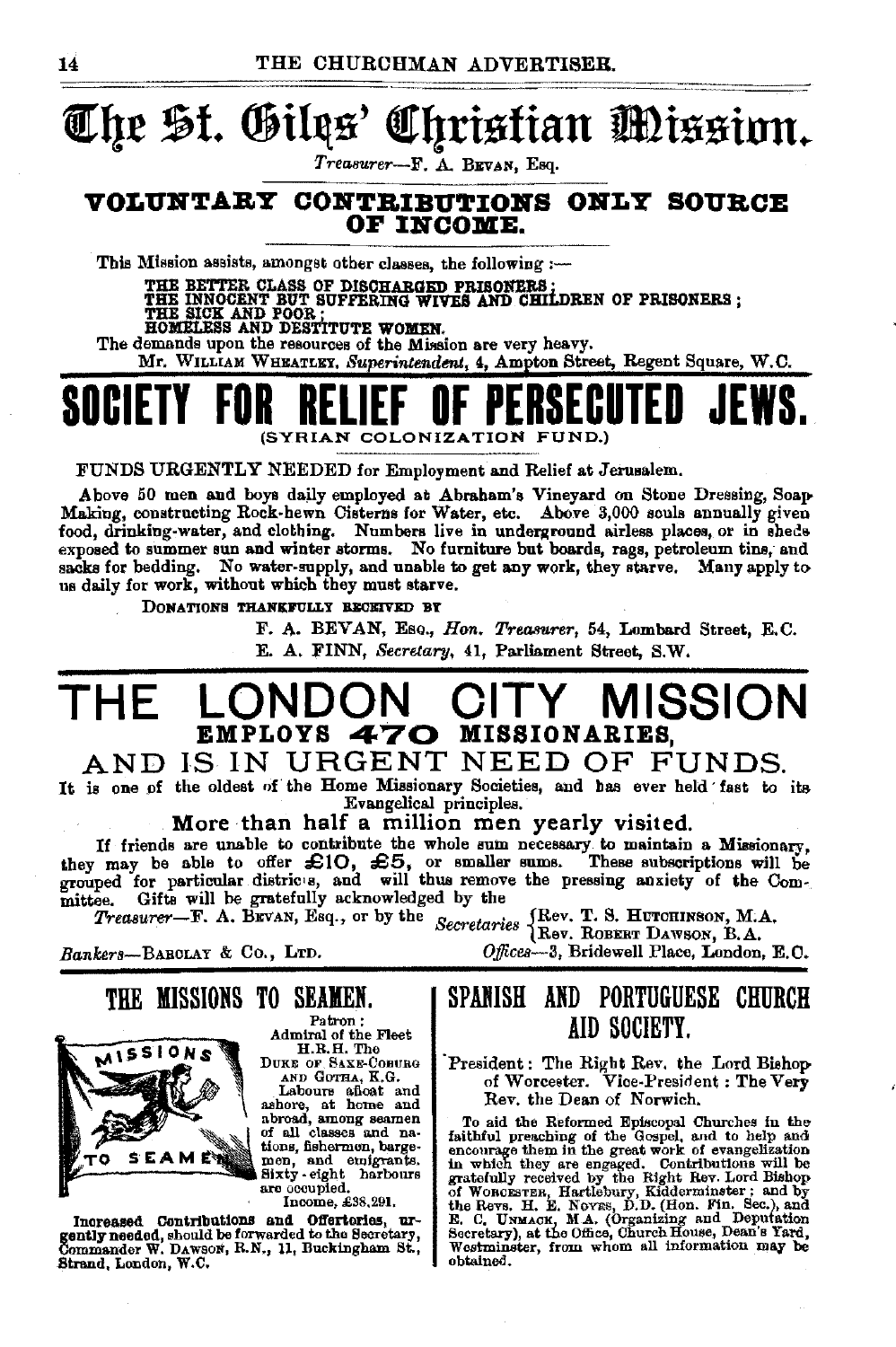# COOK'S EASTER EXCURSIONS.

PARIS and back, 26/-. BOULOGNE and back, 9/-. CAEN(forNormandy)&back,15/- CALAIS and back, 10/-.

London to  $\sqrt{\text{ROTFERDAM}}$  and back, 21/9. OSTEND and Brussels, and back, 19/11.

ANTWERP and back, 24/-. FLUSHING and back, 20/-.

ROME and back (Easter Trip) for £6 2•. lld. .Also Cheap Tickets to MADRID& SEVILLE.  $GENEVA$  and back, £6 6s., travel, hotels.

New Subscriptions are urgently needed,

F. PENFOLD, Paymaster-in-Chief, R.N.

PERSONALLY-CONDUCTED EXCURSIONS.

PARIS, with 4 days' Hotel, £2 12s.

PARIS, with Hotels, Carriage Drives, etc., £3 13s.

Cycling Tour to NORMANDY, 4 guineas.

ANTWERP and BRUSSELS, including Waterloo, £5.

HOLLAND, Dead Cities of Zuyder Zee, etc., 5 guineas .

Popular Tour to ROME, 13 guineas.

PROGRAMMES FREE.

With a record of

*SON,* Ludgate Circ1M, London ; *or* Branch *Ojftces.* 

In Imperial 24mo., price One Shilling.

Lessons for those who are, and thosa who wish to be, Christian Workers.

By CHARLES H. YATMAN.

With a Preface by Rev. W. HAY M. H. AITKEN, M.A.

" One of the best human helps towards a system- atic study of the Scriptures and a thorough equip- ment for service, that we have lately met with. The lessons are remarkably pregnant with suggestion, and are not all of the mechanical dry-bones order of prelection. *''-Christian.* 

LONDON:

ELLIOT STOCK, 62, PATERNOSTER ROW, E.C.

ESTABLISHED 1851.



Manufactured only at 78, NEW OXFORD STREET, LONDON; sold by all Chemists and Medicine Vendors.



payable at Lloyds Bank, or tc

31, New Bridge Street, London, E. C.